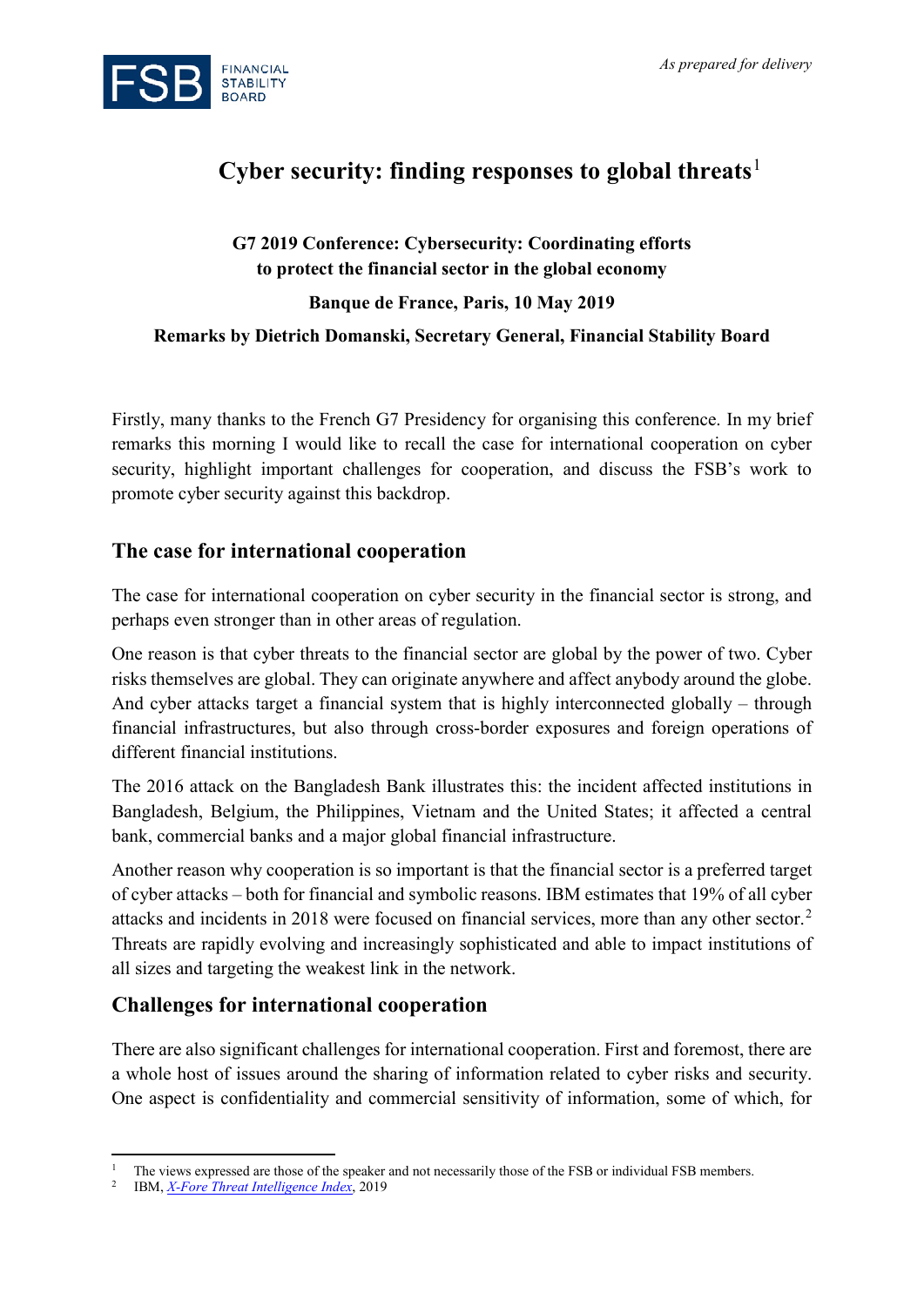instance on cyber defences or identified vulnerabilities may even touch on national security concerns. Another, closely related aspect is trust, which may take time to build.

More generally, the rapid evolution of cyber threats raises the question as to whether cooperation processes are sufficiently agile to be fully effective, both in terms of speed, and in terms of involvement of relevant stakeholders.

These are difficult challenges. But they are also not fundamentally different from those that international regulatory and supervisory cooperation had to deal with in the past.

The fact that cooperation on cyber security at early stages put a particular onus on three aspects of cooperation: enhancing mutual understanding of the issues; ensuring that there is a common language that facilitates effective communication between authorities and the private sector; and seeking to identify possible solutions and make progress in areas where confidentiality of information is less of an issue.

## **The FSB's work on cyber security**

The FSB agenda on cyber security has evolved along these lines.

First, on enhancing mutual understanding. In 2017, the FSB took stock of financial sector cyber security regulations, guidance and supervisory practices.<sup>[3](#page-1-0)</sup> This work catalysed discussions around cyber security within the FSB, and it also informed, in the form of a public report, the public debate.

Second, on helping to build a common language, the FSB in 2018 published a cyber lexicon to support the work of the FSB, standard-setting bodies, authorities and private sector participants to address financial sector cyber resilience.<sup>[4](#page-1-1)</sup> The Lexicon comprises a set of approximately 50 core terms related to cyber security and cyber resilience in the financial sector. Since November, the Lexicon has been downloaded about 3,000 times. This is a large number for a technical document and shows the demand for this kind of product.

Third, on finding solutions, the FSB is currently developing effective practices for cyber incident response and recovery. The objective is to identify a set of tools that the private sector and authorities can use in designing incident response and recovery policies. We will publish a survey next month which will feed into this work and we will consult on the report early next year.

And, last but not least, the FSB will also continue to discuss issues related to cyber risks as part of its ongoing work to assess vulnerabilities in the financial system.

## **Concluding remarks**

The prize for successful cooperation on cyber security is big, both in terms of greater resilience and in preventing fragmentation. But so are the challenges. What is called for is a combination

 $\overline{a}$ <sup>3</sup> FSB, *[Stocktake of Publicly Released Cybersecurity Regulations, Guidance and Supervisory Practices,](http://www.fsb.org/2017/10/summary-report-on-financial-sector-cybersecurity-regulations-guidance-and-supervisory-practices/)* October 2017

<span id="page-1-1"></span><span id="page-1-0"></span><sup>4</sup> FSB, *[Cyber Lexicon](http://www.fsb.org/2018/11/cyber-lexicon/)*, November 2018